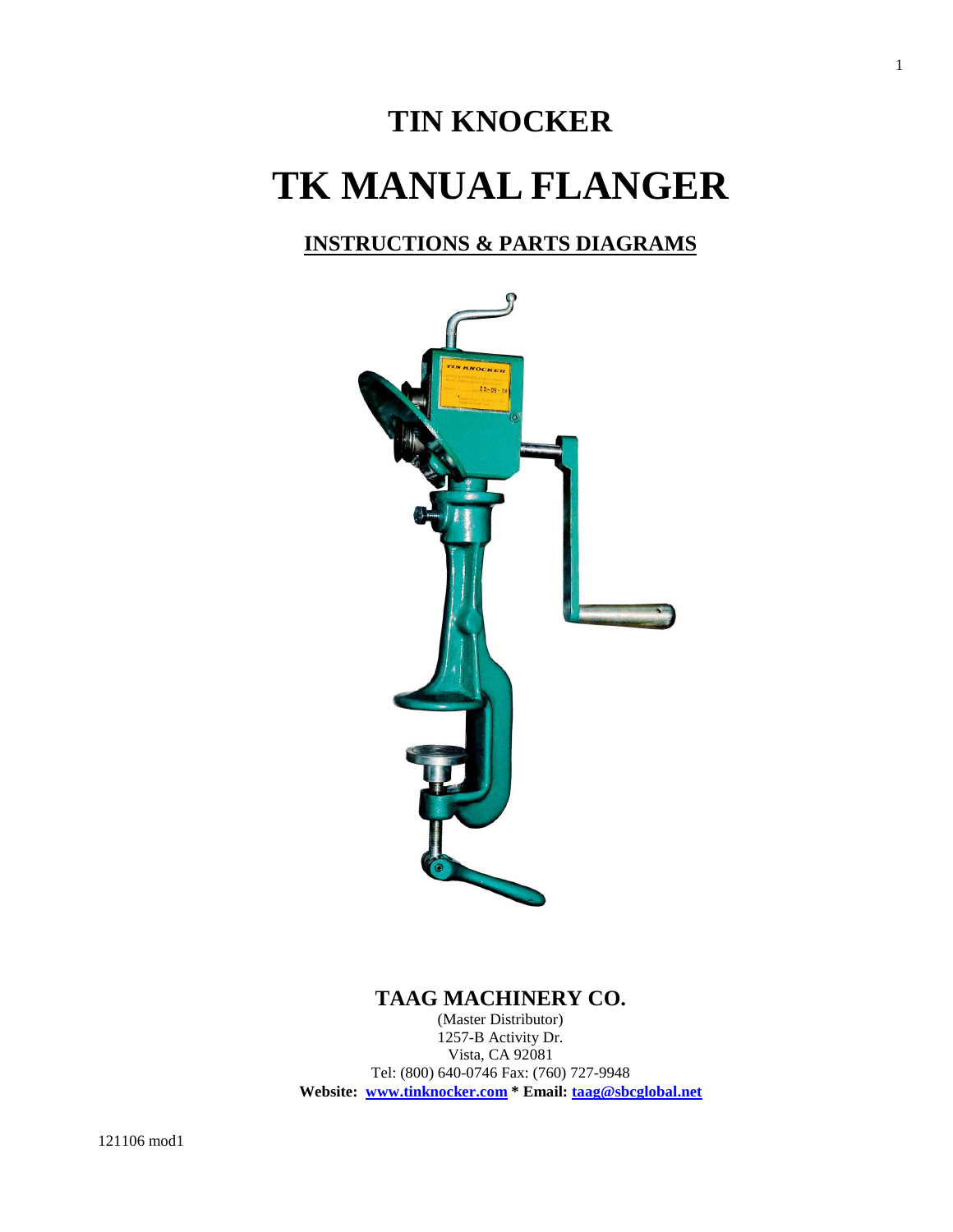# **TIN KNOCKER SAFETY RULES MANUAL FLANGER**

- 1. Keep the work area well lighted, clean, neat, and orderly to avoid accidents. Do not use compressed air for cleaning debris or grit from yourself or the machine. Remove debris and grit from machine with a rake or brush – not your hands.
- 2. Machine to be operated by authorized personnel who have been trained by their supervisor with the working and safety features of the machine, and by reading and understanding the operator's Manual as well as the warnings and instructions mounted on the machine.
- 3. Use safety glasses and required protective tools.
- 4. Do not place speed above safety.
- 5. Never use a machine or tool for anything other than its intended purpose. Use the proper tool and equipment for the task.

## **WARRANTY**

All new TAAG Machinery Co. machines are sold with a one-year limited warranty, on factory defective parts. The warranty is limited to the original user. TAAG Machinery Co. at its option, will repair, replace or refund the purchase price of any part, tool or machine that fails during the warranty period. TAAG Machinery Co. will pay normal shipping charges for replacement parts. After 90 days from date of purchase, all express or overnight delivery charges are the responsibility of the customer. Purchaser must deliver to TAAG Machinery Co., at the address below, any written claim, with proof of original purchase. Replacement parts will be invoiced to purchaser and credit issued when the failed part is delivered to TAAG Machinery Co.. Removal, reinstallation or replacement parts shall be at purchasers' / user's expense. Failure due to improper use of the machine voids the warranty.

**NOTE:** This machine has been tested and adjusted prior to shipment, but can and often does require readjustment due to vibration and bouncing during transport. Readjustment can easily be done by following the procedures described within. These are procedures with which you, as a user, should be familiar, as you will use them repeatedly over the life use of the machine. If you have difficulty in performing these procedures, we are here to support you. Call us at: (800) 640-0746

Note: The flanging rolls are a consumable and not subject to warranty.

#### **TAAG MACHINERY CO.**

(Master Distributor) 1257-B Activity Dr. Vista, CA 92081 Tel: (800) 640-0746 Fax: (760) 727-9948 **Website: www.tinknocker.com \* Email: taag@sbcglobal.net**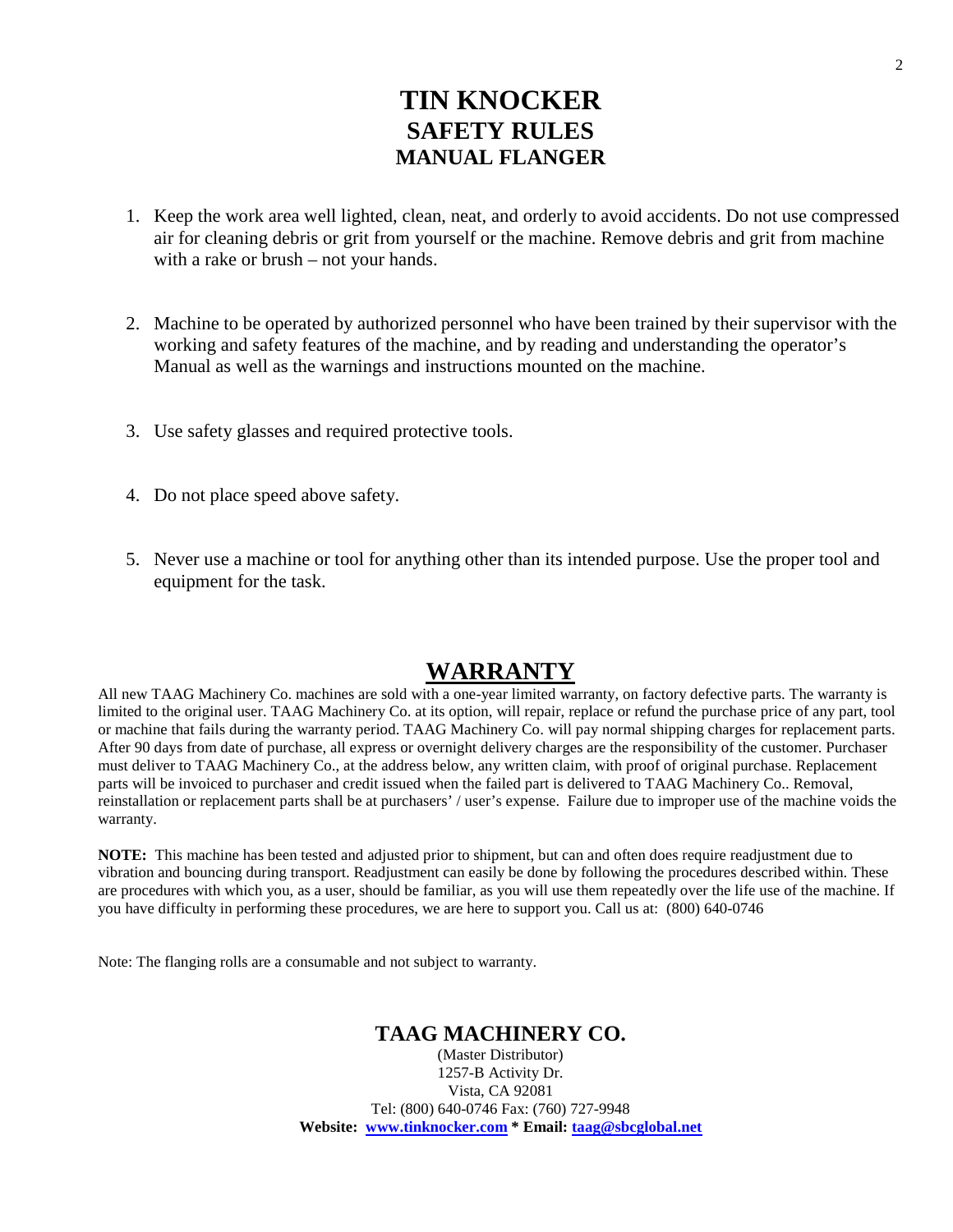

#### **OPERATING INSTRUCTIONS**

Turn crank screw (A) all the way down, then reverse approximately ¼ of a turn. Place the edge of material (D), in groove (C). Turn handle (B) and push material into the rolls. Then, adjust crank screw (A) just tight enough to draw material and produce a right angle. On exceptionally small curves, the edge might wrinkle. When this occurs, run through a second time.

 CAUTION – The edge of the material must seat against groove (C) in the lower forming roll, to obtain satisfactory height and formed flange. Irregular height or heavy wrinkle flange can be caused by improper pressure.

# **SPECIFICATIONS**

GENERAL: Puts 7/32" flange on elbows and other radius fittings. Bench mounted, there is no gauge to set, and requires No special tools. Available with stand only. CAPACITY; 20 Ga. X 7/32" DIMENSIONS: Approx. 10"L x 5"W x24" H (25 lbs.) MIN. RADIUS: 1 3/4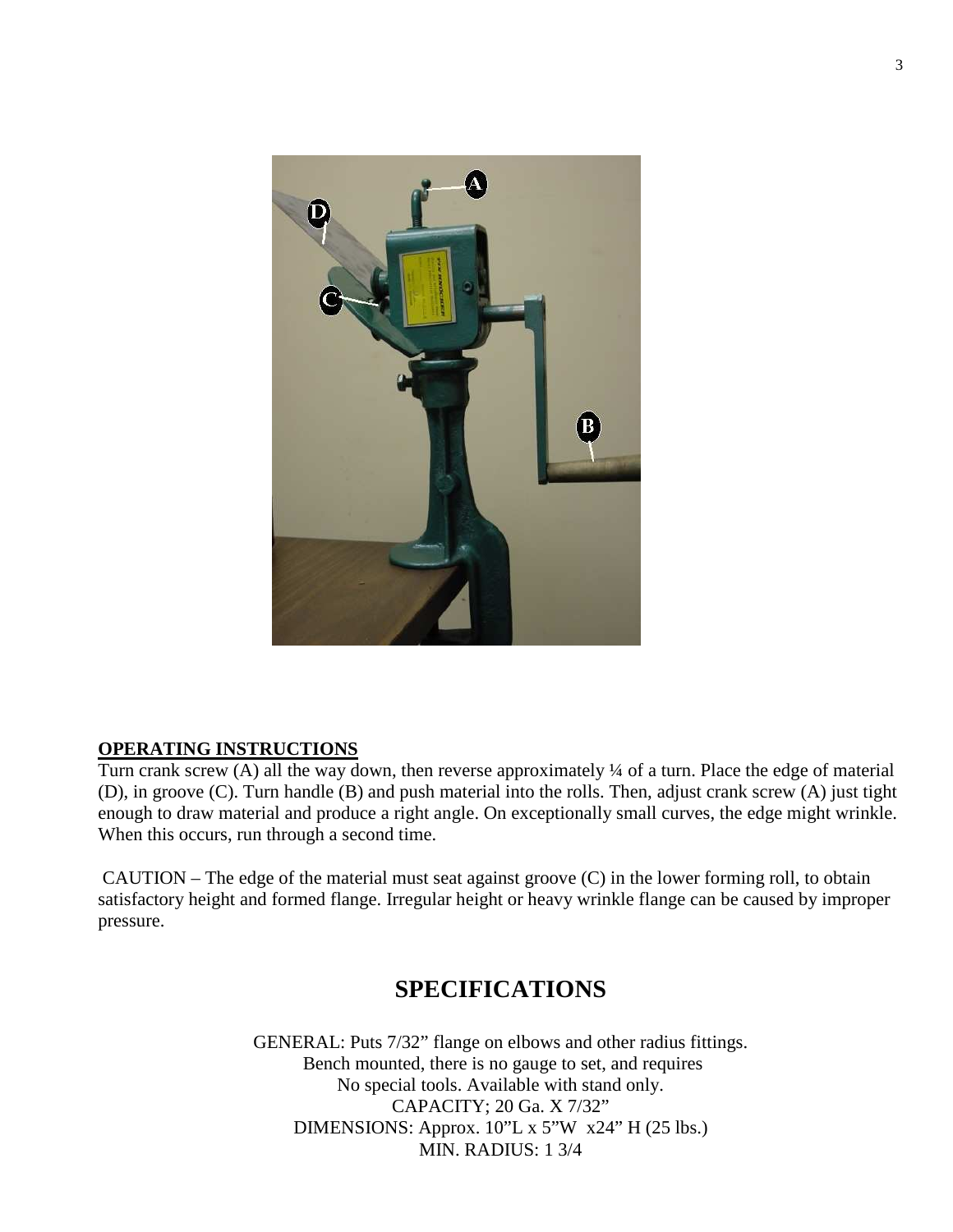## *TO ADJUST TK MANUAL FLANGER:*





PHOTO No. 2 PHOTO No. 3



РНОТО 5  $|D|$ 

PHOTO No. 4 PHOTO No. 5

- 1. (A) SET SCREW (4mm HEXAGON) TO ADJUST LOCATION OF (B) TOP FLANGER HEAD. See photo 4
- 2. (C) SET SCREW (4mm HEXAGON) TO ADJUST LOCATION OF (D) BOTTOM FLANGER HEAD. See photo 5

#### *TO ADJUST TK MANUAL FLANGER:*

- 1. LOCATE SET SCREW (C). LOOSEN TO ALLOW REPOSITIONING OF BOTTOM FLANGER HEAD (D), SO MATERIAL WILL SMOOTHLY SLIDE DOWN FLANGER MATERIAL REST PLATE (F), WITHOUT INTERFERENCE OF THE BOTTOM FLANGER HEAD (D). See photo No. 2
- 2. ONCE PROPER ALIGNMENT IS ACHIEVED, RETIGHTEN SET SCREW (C). See photo No. 5
- 3. LOCATE SET SCREW (A) LOOSEN TO ALLOW REPOSITIONING OF TOP FLANGER HEAD (B), TO ALIGN / MATE WITH BOTTOM FLANGER HEAD (D). See photo No. 4
- 4. ONCE PROPER ALIGNMENT IS ACHIEVED. (See Photo No. 3) RETIGHTEN SET SCREW (A). See photo No. 4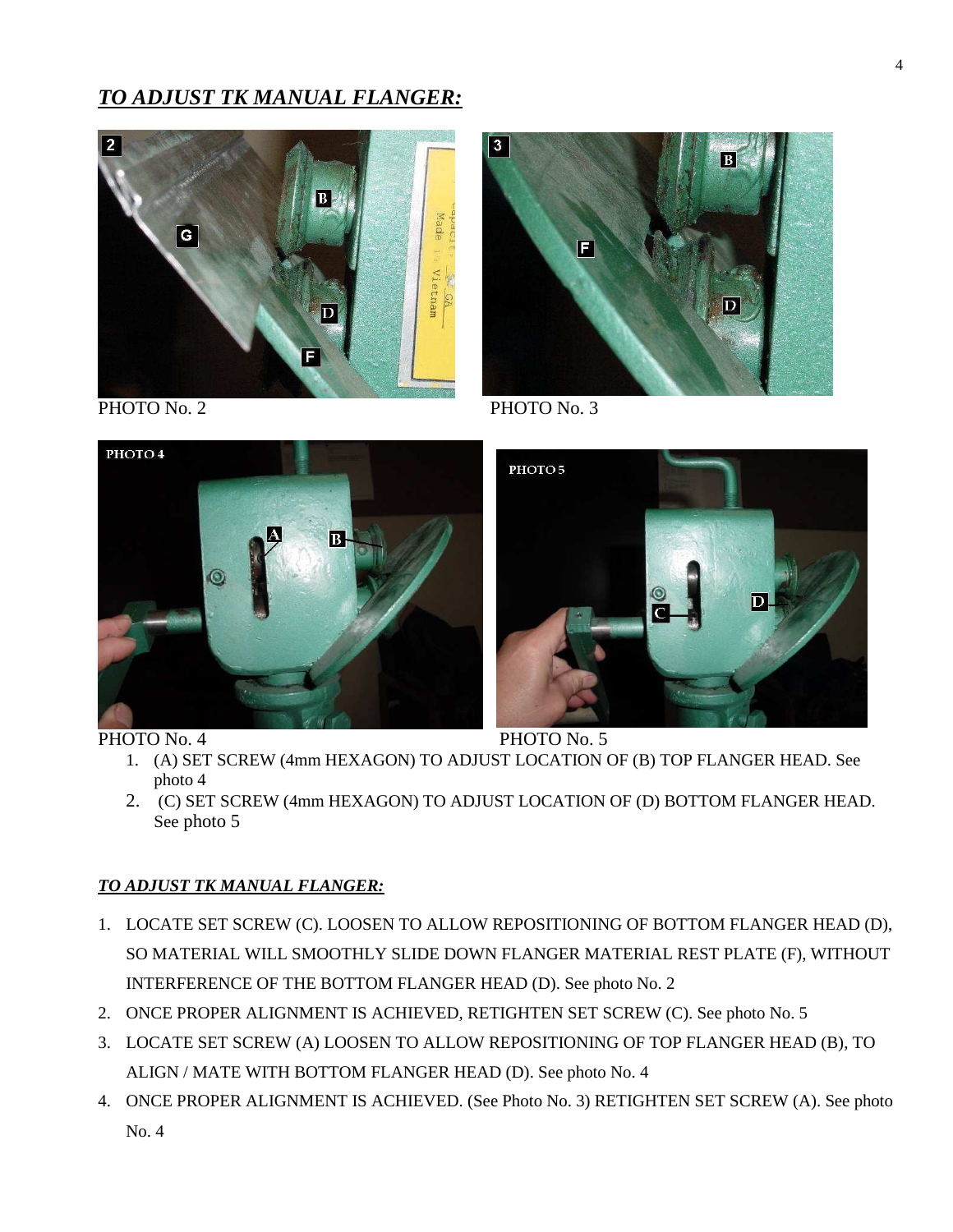# **FLANGER DRAWING**